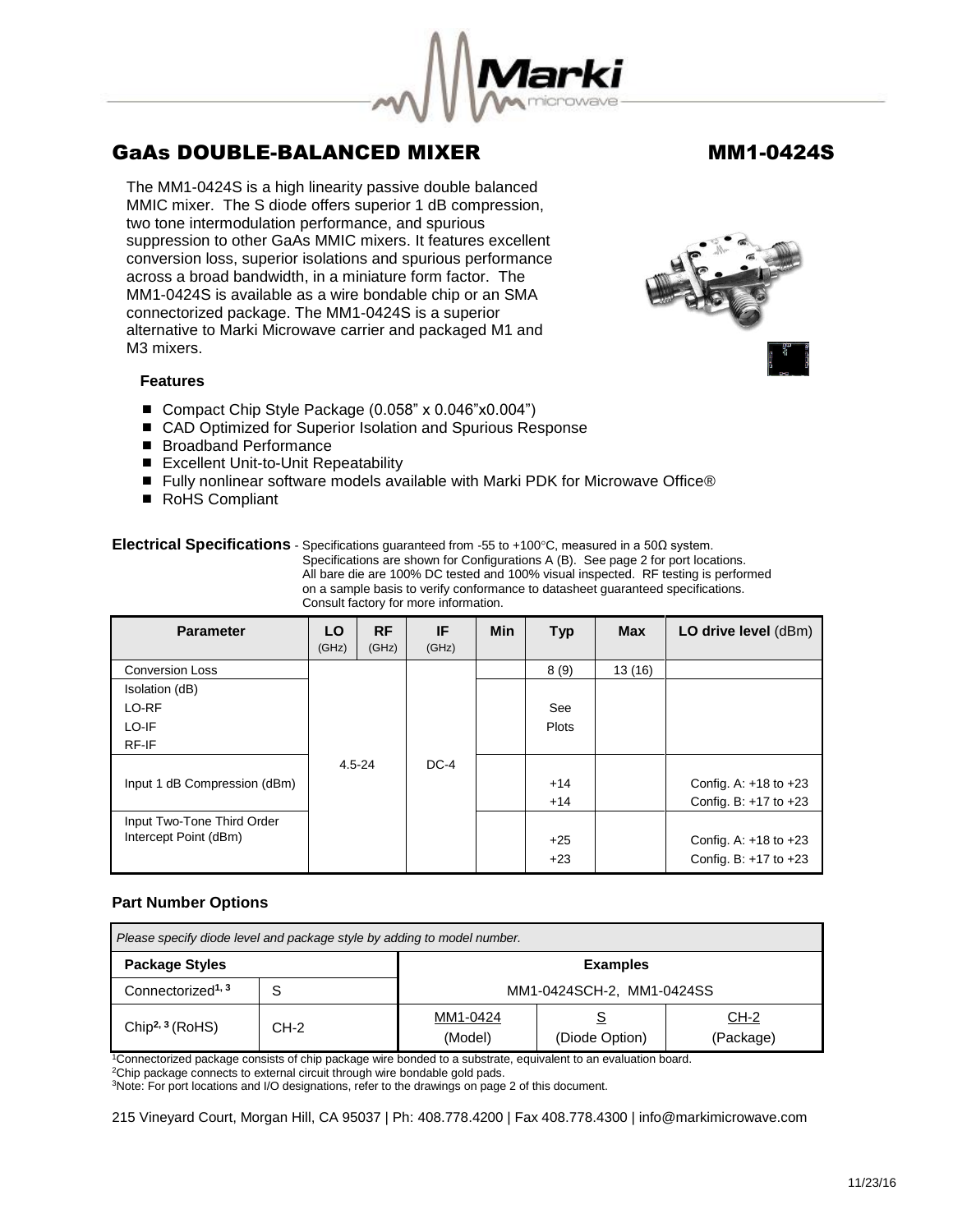

GaAs DOUBLE-BALANCED MIXER MM1-0424S *Page 2* **LO/RF 4.5 to 24 GHz IF DC to 4 GHz** RF Input RF Input/ LO Input  $\Box$ □LO Input Output Output IF Input/Output IF Input/Output **Configuration A Configuration B** 

1. Configuration A/B refer to the same part number (MM1-0424S) used in one of two different ways for optimal spurious performance. For the lowest conversion loss, use the mixer in Configuration A (port 1 as the LO input, port 3 as the RF input or output). If you need to use a lower LO drive, use the mixer in Configuration B (port 1 as the RF input or output, port 3 as the LO input). For optimal spurious suppression, experimentation or simulation is required to choose between Configuration A and B. For more information, [see here.](http://www.markimicrowave.com/rf-microwave-qa/q/what-is-the-difference-between-configuration-a-and-configuration-b-on-mixers)



1. CH Substrate material is .004 thick GaAs.

2. I/O traces and ground plane finish are 2 microns Au.

3. Wire Bonding - Ball or wedge bond with 0.025 mm (1 mil) diameter pure gold wire. Thermosonic wirebonding with a nominal stage temperature of 150 °C and a ball bonding force of 40 to 50 grams or wedge bonding force of 18 to 22 grams is recommended. Use the minimum level of ultrasonic energy to achieve reliable wirebonds. Wirebonds should be started on the chip and terminated on the package or substrate. All bonds should be as short as possible <0.31 mm (12 mils).

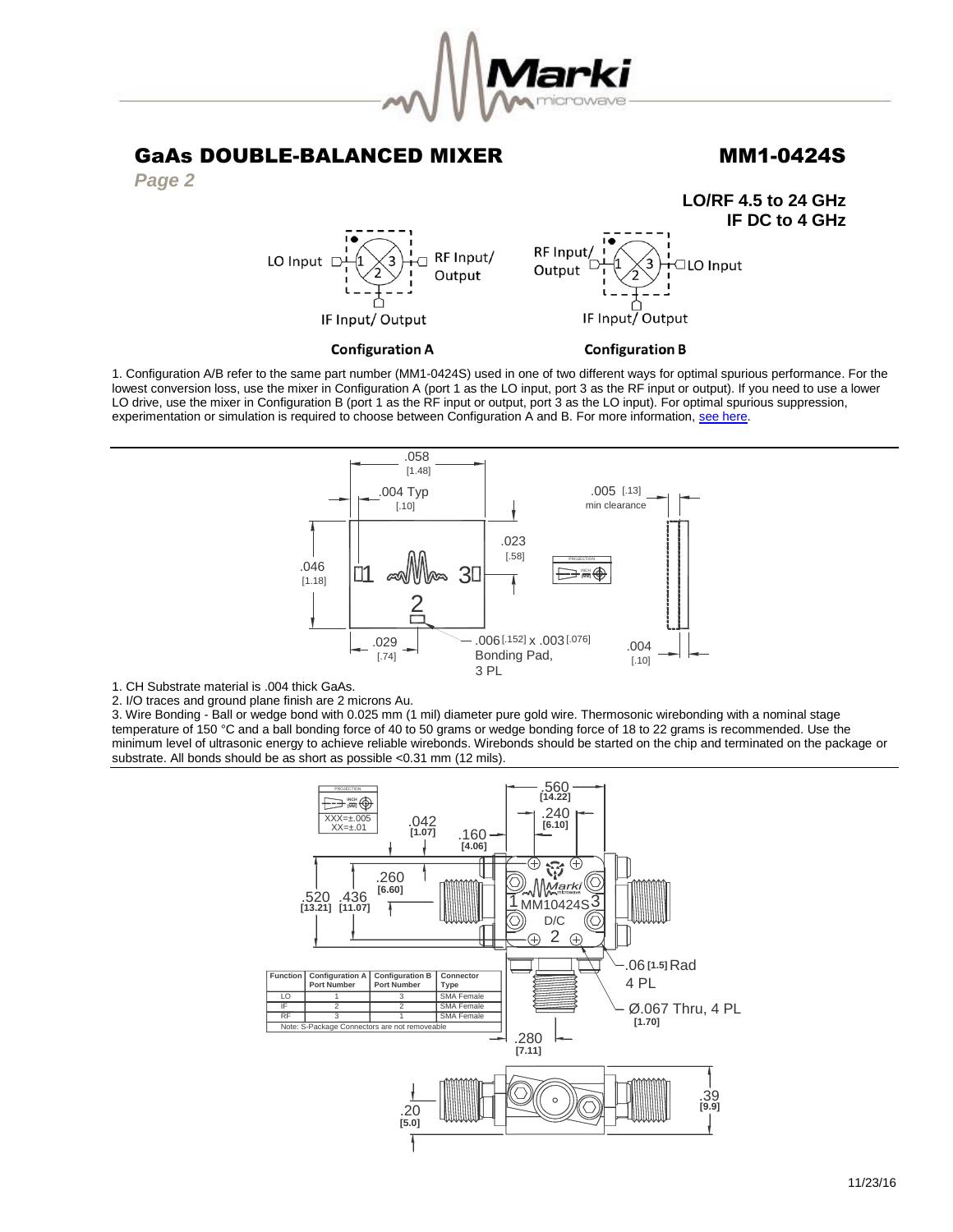

*Page 3*

**LO/RF 4.5 to 24 GHz IF DC to 4 GHz**

Typical Performance











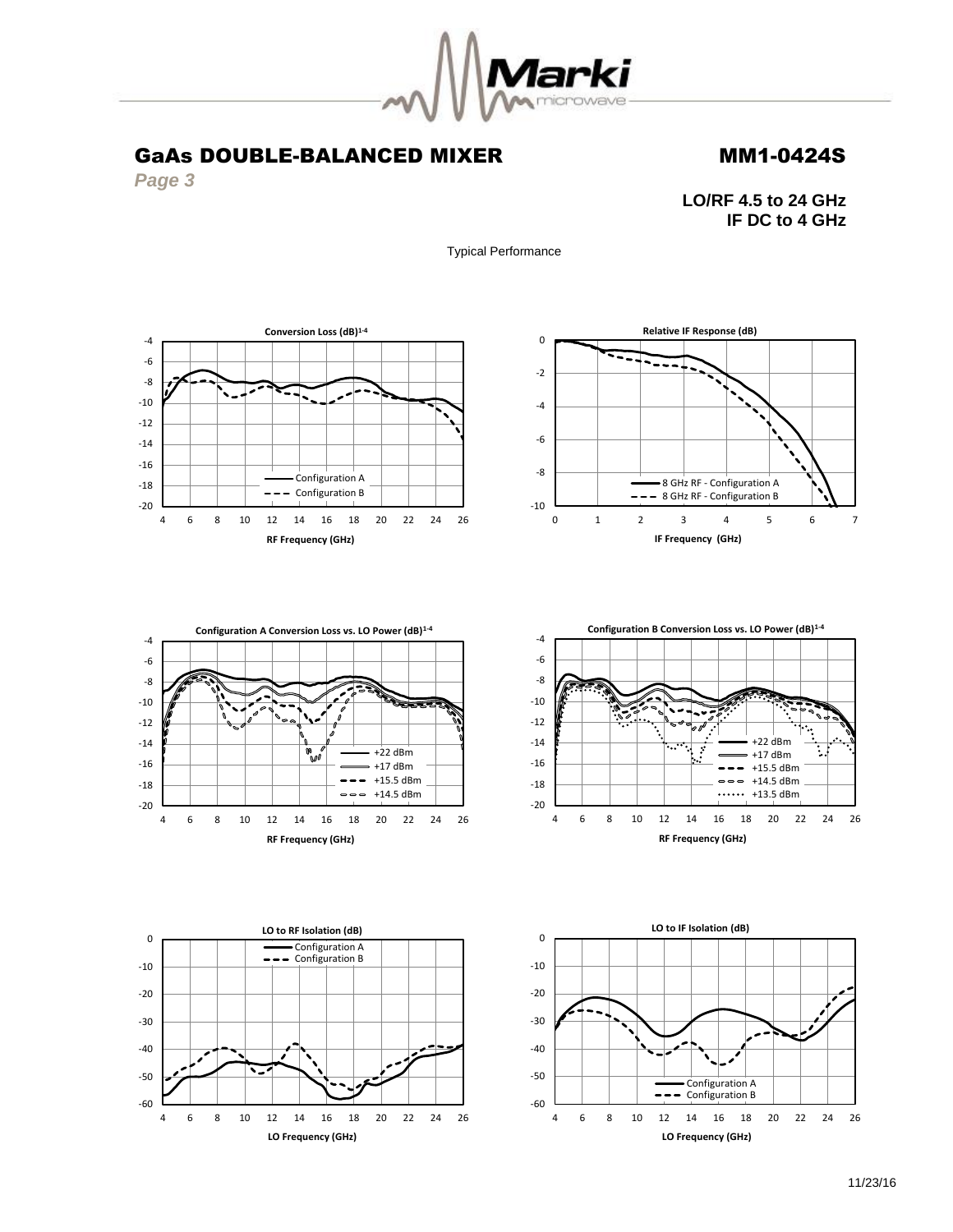

*Page 4*

**LO/RF 4.5 to 24 GHz IF DC to 4 GHz**











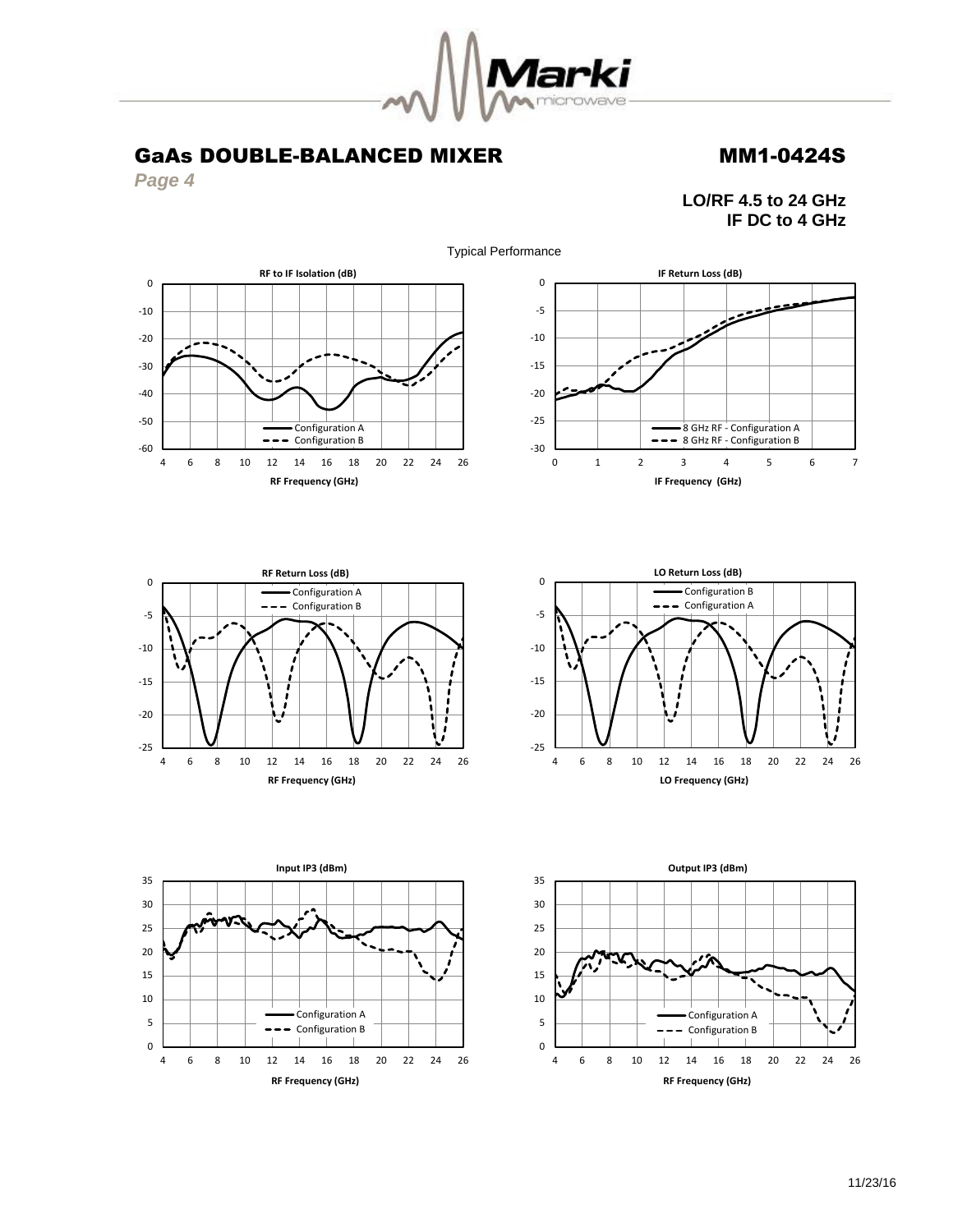

Typical Performance

-90 -80 -70 -60 -50 -40 -30 -20 -10 0

## GaAs DOUBLE-BALANCED MIXER MM1-0424S

*Page 5*

**LO/RF 4.5 to 24 GHz IF DC to 4 GHz**









4 6 8 10 12 14 16 18 20 22 24 **LO Output Frequency (GHz)**

**Odd LO Harmonic to IF Isolation (dB)** 3xLO Configuration A  $\bullet$  - 3xLO Configuration B 5xLO Configuration A  $\Rightarrow$  5xLO Configuration B

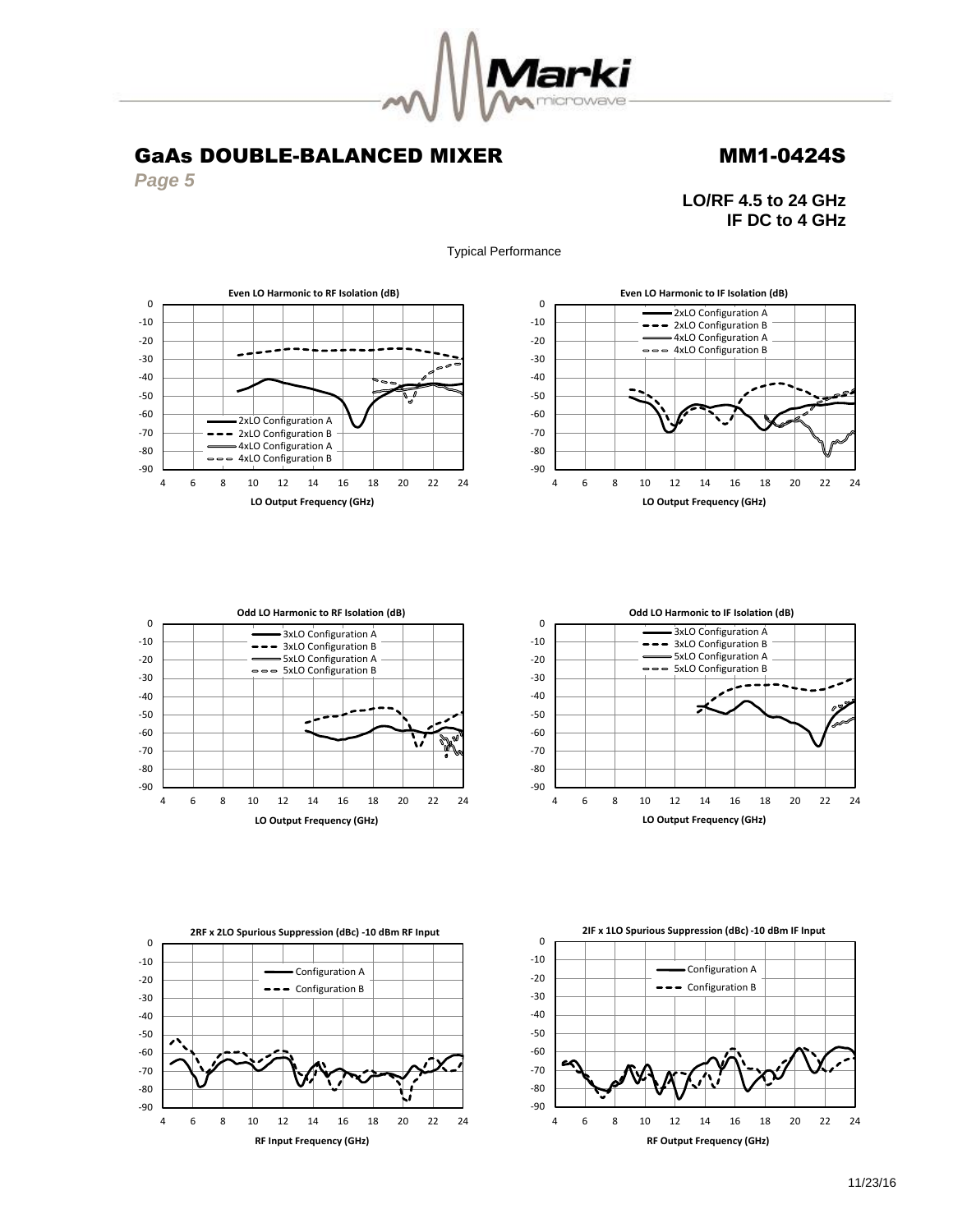

*Page 6*

**LO/RF 4.5 to 24 GHz IF DC to 4 GHz**

### **Downconversion Spurious Suppression**

Spurious data is taken by selecting RF and LO frequencies  $(\pm mLO + nRF)$  within the RF/LO bands, to create a spurious output within the IF output band. The mixer is swept across the full spurious band and the mean is calculated. The numbers shown in the table below are for a -10 dBm RF input. Spurious suppression is scaled for different RF power levels by (n-1), where "n" is the RF spur order. For example, the 2RFx2LO spur is 69 dBc for the A configuration for a -10 dBm input, so a -20 dBm RF input creates a spur that is (2-1) x (-10 dB) dB lower, or 79 dBc.

| $-10$ dBm<br><b>RF Input</b> | 0xLO      | 1xLO      | 2xLO      | 3xLO      | 4xLO      | 5xLO      |
|------------------------------|-----------|-----------|-----------|-----------|-----------|-----------|
| 1xRF                         | 24 (18)   | Reference | 18 (31)   | 13(13)    | 30(39)    | 20(28)    |
| 2xRF                         | 68 (67)   | 62(52)    | 69 (67)   | 67 (53)   | 72 (70)   | 70 (54)   |
| 3xRF                         | 90 (94)   | 77 (72)   | 87 (94)   | 84 (81)   | 87 (91)   | 81 (85)   |
| 4xRF                         | 120 (120) | 118 (110) | 119 (116) | 119 (115) | 119 (120) | 117 (117) |
| 5xRF                         | 130 (128) | 133 (122) | 131 (130) | 130 (129) | 129 (134) | 129 (128) |

### **Typical Downconversion Spurious Suppression (dBc): A Configuration (B Configuration) <sup>4</sup>**

### **Upconversion Spurious Suppression**

Spurious data is taken by mixing an input within the IF band, with LO frequencies (+mLO+nIF), to create a spurious output within the RF output band. The mixer is swept across the full spurious output band and the mean is calculated. The numbers shown in the table below are for a -10 dBm IF input. Spurious suppression is scaled for different IF input power levels by (n-1), where "n" is the IF spur order. For example, the 2IFx1LO spur is typically 70 dBc for the A configuration for a -10 dBm input, so a -20 dBm IF input creates a spur that is (2-1) x (-10 dB) dB lower, or 80 dBc.

|  |  | Typical Upconversion Spurious Suppression (dBc): A Configuration (B Configuration) $^4$ |  |  |
|--|--|-----------------------------------------------------------------------------------------|--|--|
|  |  |                                                                                         |  |  |

| $-10$ dBm<br><b>IF Input</b> | 0xLO      | 1xLO      | 2xLO      | 3xLO      | 4xLO      | 5xLO      |
|------------------------------|-----------|-----------|-----------|-----------|-----------|-----------|
| 1xIF                         | 22(20)    | Reference | 21(35)    | 13(12)    | 29 (39)   | 25 (32)   |
| 2xIF                         | 60 (49)   | 70 (70)   | 61 (53)   | 68 (73)   | 58 (50)   | 68 (63)   |
| 3xIF                         | 84 (88)   | 76 (80)   | 84 (90)   | 74 (74)   | 80 (87)   | 66 (72)   |
| 4xIF                         | 131 (119) | 117 (118) | 116 (107) | 116 (116) | 107 (96)  | 115 (103) |
| 5xIF                         | 145 (144) | 130 (129) | 131 (128) | 124 (125) | 126 (129) | 106 (114) |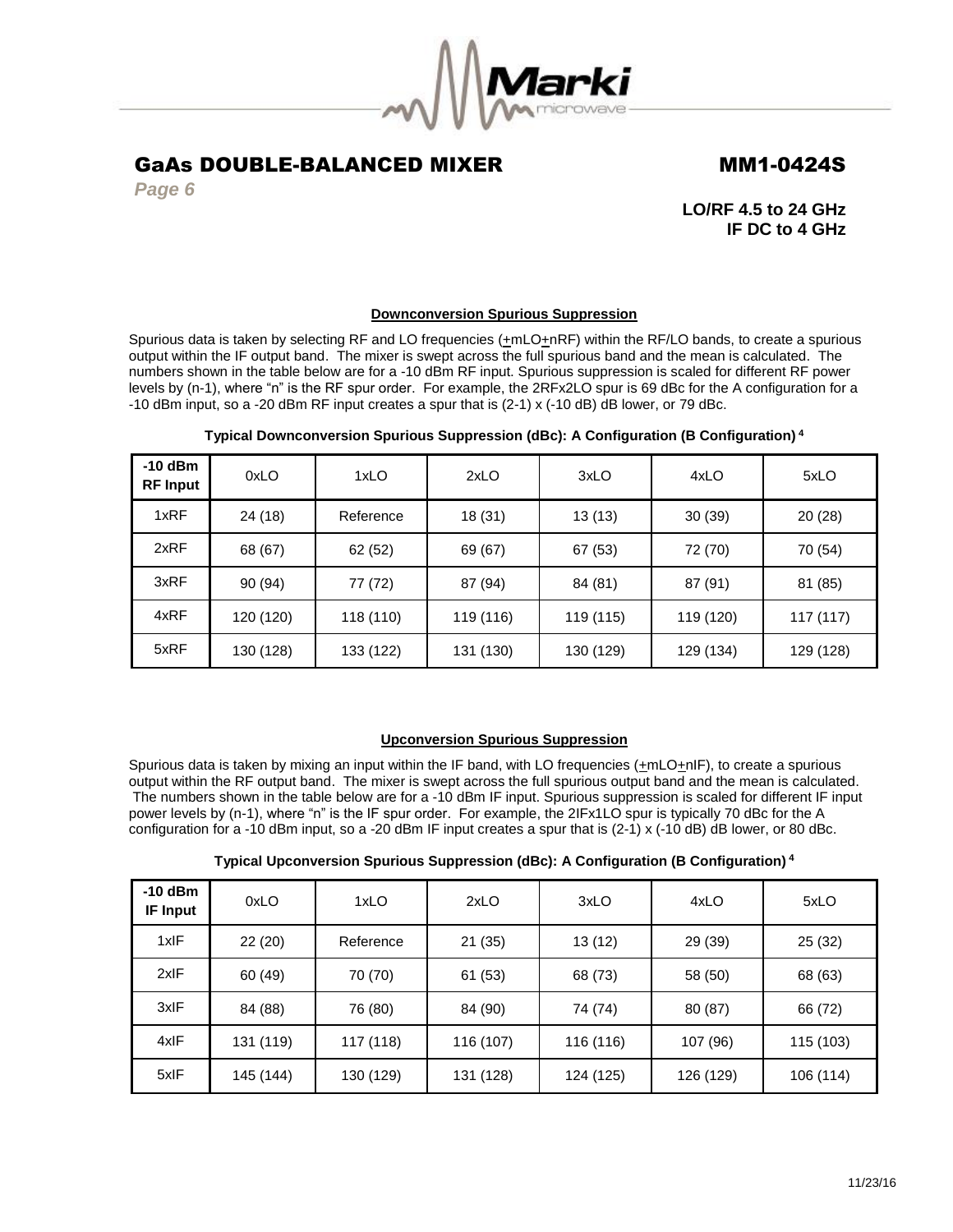

*Page 7*

**LO/RF 4.5 to 24 GHz IF DC to 4 GHz**

### **Mounting and Bonding Recommendations**

Marki MMICs should be attached directly to a ground plane with conductive epoxy. The ground plane electrical impedance should be as low as practically possible and the epoxy should have high thermal conductivity. This will prevent resonances and permit the best possible electrical performance. Datasheet performance is only guaranteed in an environment with a low electrical impedance ground. MMICs with high power dissipation, particularly those with high DC power requirements, also require a thermally conductive ground plane with a thermally conductive epoxy attachment.

**Mounting** - To epoxy the chip, apply a minimum amount of conductive epoxy to the mounting surface so that a thin epoxy fillet is observed around the perimeter of the chip. Cure epoxy according to manufacturer instructions.

**Wire Bonding** - Ball or wedge bond with 0.025 mm (1 mil) diameter pure gold wire. Thermosonic wirebonding with a nominal stage temperature of 150 °C and a ball bonding force of 40 to 50 grams or wedge bonding force of 18 to 22 grams is recommended. Use the minimum level of ultrasonic energy to achieve reliable wirebonds. Wirebonds should be started on the chip and terminated on the package or substrate. All bonds should be as short as possible <0.31 mm (12 mils).

**Circuit Considerations** – 50 ohm transmission lines should be used for all high frequency connections in and out of the chip. Wirebonds should be kept as short as possible, with multiple wirebonds recommended for higher frequency connections to reduce parasitic inductance. In circumstances where the chip more than .001" thinner than the substrate, a heat spreading spacer tab is optional to further reduce bondwire length and parasitic inductance.

### **Handling Precautions**

**General Handling**: Chips should be handled with a vacuum collet when possible, or with sharp tweezers using well trained personnel. The surface of the chip is fragile and should not be contacted if possible.

**Static Sensitivity**: GaAs MMIC devices are subject to static discharge, and should be handled, assembled, tested, and transported only in static protected environments.

**Cleaning and Storage**: Do not attempt to clean the chip with a liquid cleaning system or expose the bare chips to liquid. Once the ESD sensitive bags the chips are stored in are opened, chips should be stored in a dry nitrogen atmosphere.

### **Bonding Diagram**